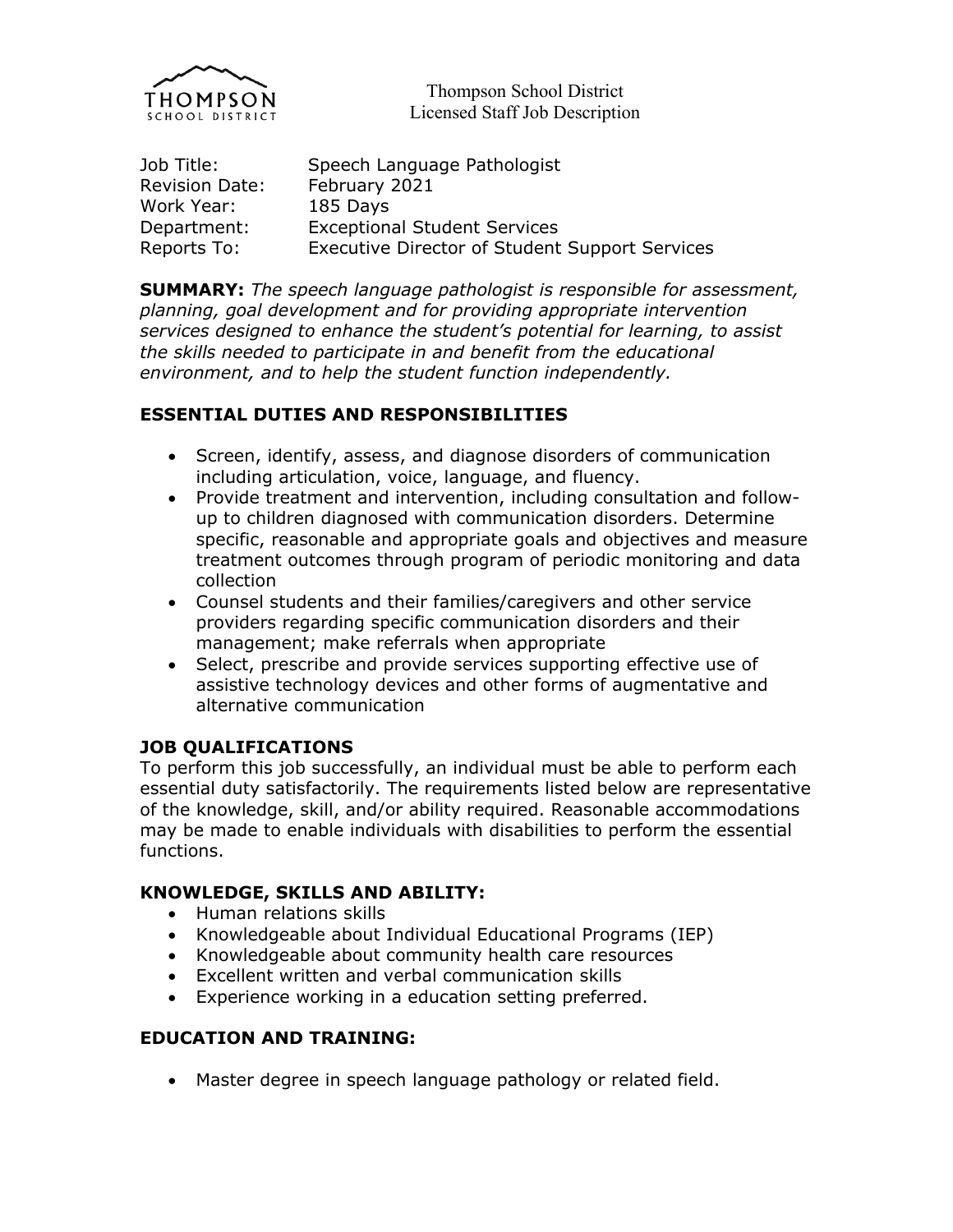

Thompson School District Licensed Staff Job Description

 Valid Colorado Special Services Provider License through the Colorado Department of Education with an endorsement in Speech/Language Pathology or must have submitted an application for a Special Service Provider License.

**CONTACTS:** Daily contact with students, instructional staff, classified staff, building administrators, and parents.

**SUPERVISION/TECHNICAL RESPONSIBILTIY:** Supervise the daily activities of students in employee's care and speech language pathology assistant.

## **SAFETY TO SELF AND OTHERS:**

- In order to safely perform this position, you must familiarize yourself with the safety rules of your job and participate in all safety training provided by your department. You must wear personal protective equipment whenever required, ask for assistance if the task requires more than one person and, if you're unsure how to perform a task safely, stop and ask your supervisor for instruction before continuing.
- All employees of the District are responsible for maintaining a safe and healthy work place and insuring that safety precautions and practices are followed.
- We expect you to immediately report any unsafe working conditions or safety problems to your supervisor. Until corrective action is taken, be sure that the area or condition is restricted and that cautionary devices, i.e., cones, temporary fencing, floor signs, etc. are in place so that others are not affected or injured.

**PHYSICAL DEMANDS**: While performing the duties of this job, the employee is regularly required to sit, use hands to finger, handle, or feel; reach with hands and arms; talk or hear; stand and walk. The employee is occasionally required to climb or balance; stoop, kneel, crouch or crawl. The employee must regularly lift and/or move up to 10 pounds, frequently lift and/or move up to 25 pounds and occasionally lift and/or move up to 50 pounds. Specific vision abilities required by this job include close vision, distance vision, peripheral vision, and ability to adjust focus.

#### **EQUAL EMPLOYMENT OPPORTUNITY:**

Thompson School District shall not discriminate in its employment or hiring practices on the basis of race, ethnicity, religion, sex, sexual orientation, age marital status or disability. The Superintendent is committed to cultural diversity among district personal as a means of enriching educational experience. The District shall identify, solicit, and consider applicants for employment from a broad spectrum of qualified individuals who will contribute to that effort.